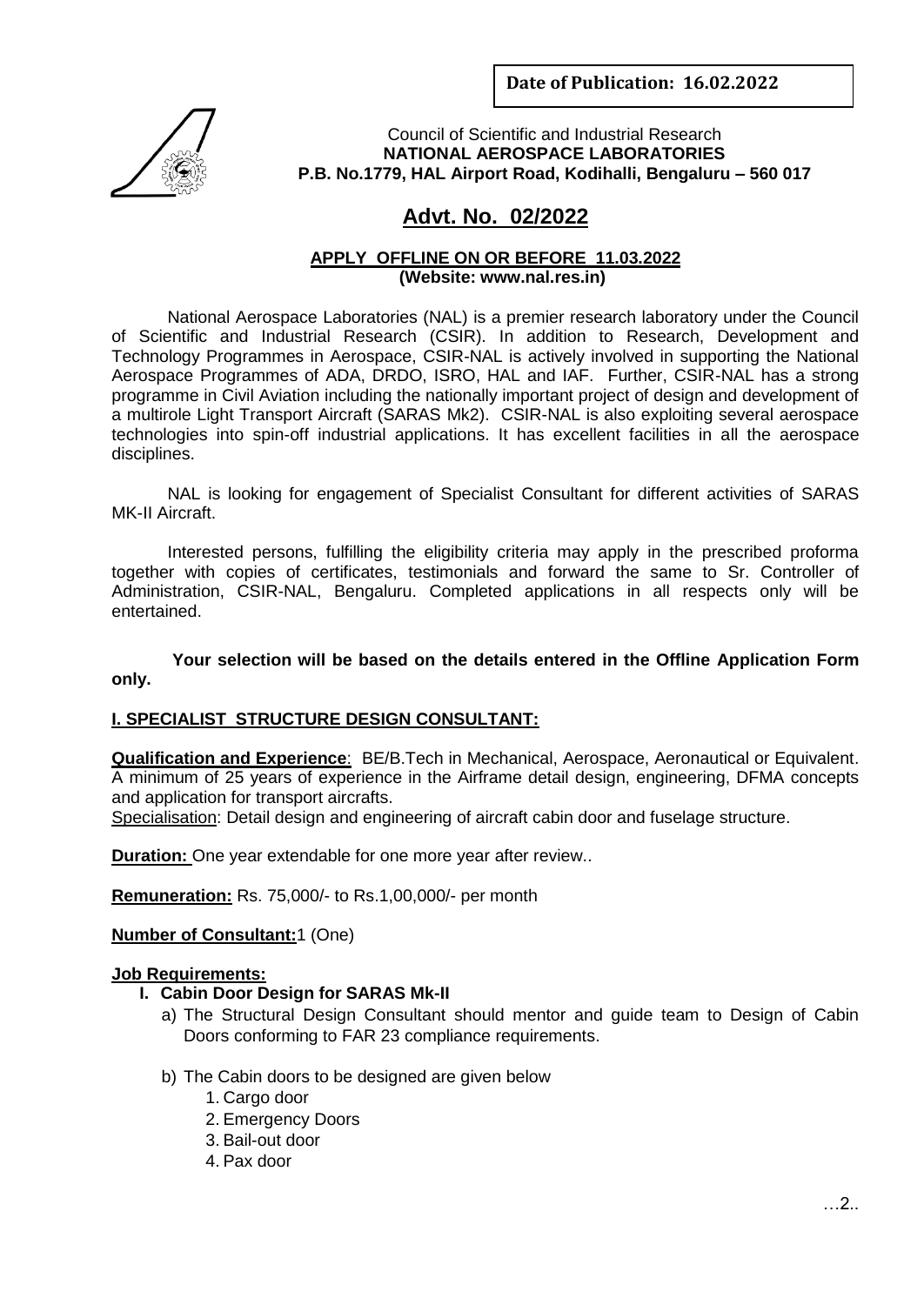- c) Evaluation of design concepts of parts and assemblies of door structure and its opening, handle operation, latching and locking mechanisms and review structural layouts for all indicated doors
- d) Verification of design schemes related to hinges, lift mechanism, Dampener (Weight Compensation) and hand rails to respective cabin doors
- e) Identifying and analyse critical design drivers and parameters considering aspects like strength, stiffness, damage tolerance, manufacturing, assembly and maintainability for cabin doors
- f) Guide the cabin door design team to design considering aspects of tooling, manufacturing, surface protection, Maintenance & accessibility considerations

## **II. Fuselage Detail Design for SARAS Mk-II**

- a) Guide in detail design phase airframe components to conform to NAL design manuals and industry standard practices in part and assembly drawings and models in PLM environment
- b) Participate in weight reduction campaign
- c) Guide in arriving at modular design concepts and integration
- d) Guide design team for compliance requirements and documentation

#### **Deliverable:**

Submit report on activities listed in Job Requirements

## **II. SPECIALIST CONSULTANT FOR NACELLE AND AIRFRAME DESIGN ACTIVITIES:**

**Qualification and Experience**: Graduate in engineering (BE/B.Tech in Mechanical/Aeronautical Engg.) with not less than 30 years of professional experience in the aircraft design center/Bureau in the following domain experience.

- **•** Detail design of airframe components and assembly of nacelle system.
- Design and development of PI check and Iron Bird facilities.
- **Design and development of test rigs for conducting certification tests of airframe assembly.**
- Must have sound knowledge of airworthiness certification requirements and aircraft certification standards like FAR-23/25, MIL and Defence.
- Knowledge of airworthiness practices in India including DDPMAS.
- **Must have worked in two or more aircraft design programs.**

**Duration:** One year extendable for one more year after review.

**Remuneration:** Rs.75,000/- to Rs.1,00,000/- per month

#### **Number of Consultant:**1 (One)

#### **Job Requirements for Specialist Consultant:**

- Review the work and guide design team in the area of detail design of Nacelle system, airframe detail design and installation LRUs in the Nacelle.
- Review the work and guide design team to complete the work in the area of detail design, manufacturing and assembly of Mechanical Flight Control Systems.
- Co-ordinate with work centers of part manufacturing and assembly parts of Saras Mk2 along with design and manufacturing teams.
- Review the work and guide the design team in writing test schedules for conducting required certification tests.
- **Interact with regulatory authorities such as CEMILAC/DGCA/DGAQA as and when required** along with Saras Mk2 teams.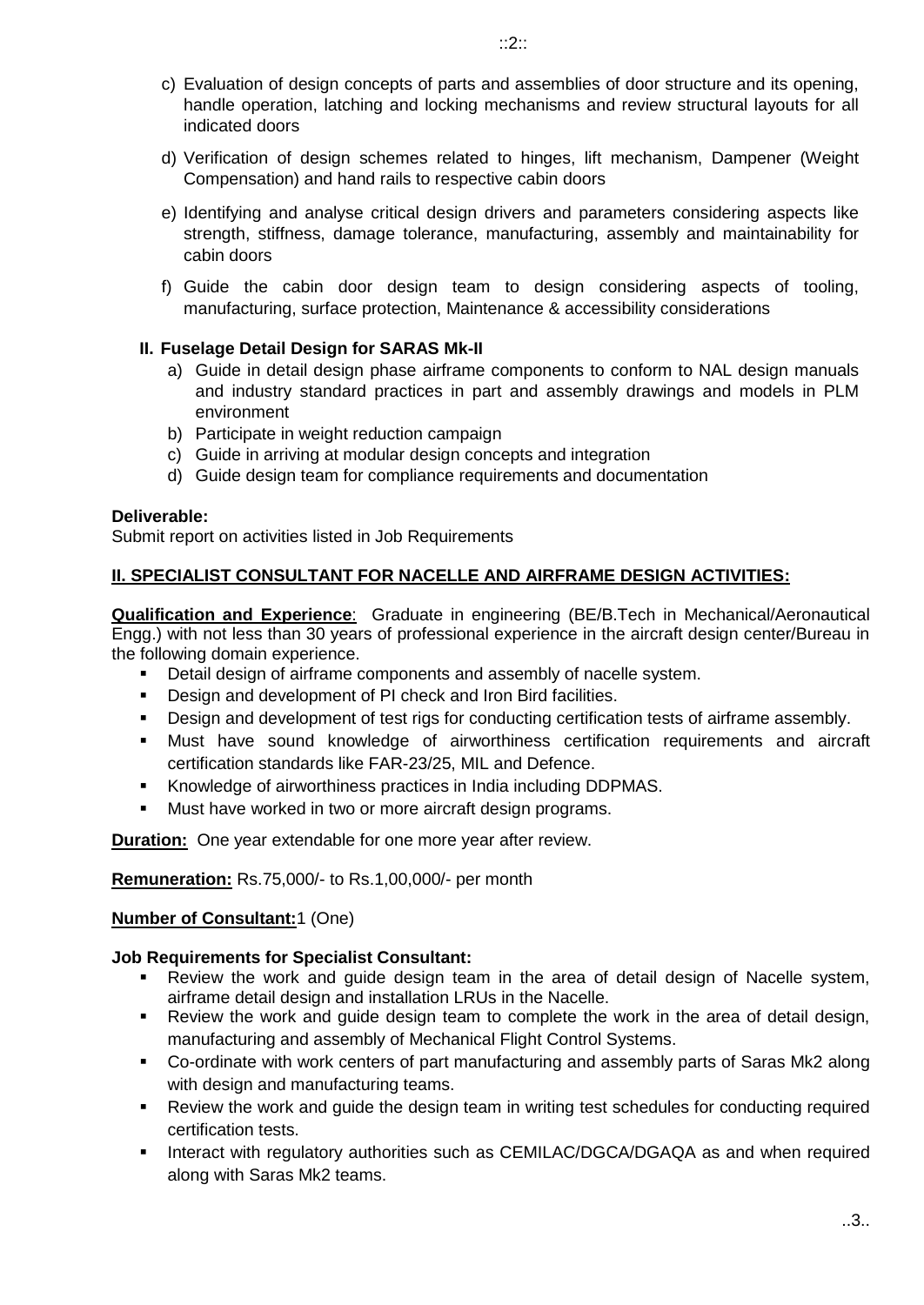## **III. SPECIALIST CONSULTANT FOR DESIGN ACTIVITIES:**

**Qualification and Experience**: Graduate in engineering (ME/M.Tech in Mechanical/Aeronautical Engg.) with not less than 30 years of professional experience in the aircraft design center/Bureau in the following domain experience.

- Detail design of Brake Management System (BMS) with digital antiskid system for aircraft.
- Aircraft integration and Conducting ground trials for fine tuning the BMS controller.
- Design and development of actuators for aircraft.
- Must have sound knowledge of airworthiness certification requirements and aircraft certification standards like FAR-23/25, MIL and Defence.
- Knowledge of airworthiness practices in India including DDPMAS.
- **Must have worked in two or more aircraft design programs.**

**Duration:** One year extendable for one more year after review.

**Remuneration:** Rs.75,000/- to Rs.1,00,000/- per month

#### **Number of Consultant:**1 (One)

#### **Job Requirements for Specialist Consultant:**

- Review the work and guide design team in the area of detail design of Brake Management System (BMS) with digital antiskid system, integration on aircraft and conducting ground taxi trials for fine tuning the controller.
- Review the work and guide design team to complete the work in the area of detail design, manufacturing, assembly and qualification testing of actuators.
- Co-ordinate with work centers of part manufacturing and assembly parts of Saras Mk2 along with design and manufacturing teams.
- Review the work and guide the design team in writing test schedules for conducting required certification tests.
- **Interact with regulatory authorities such as CEMILAC/DGCA/DGAQA as and when required** along with Saras Mk II teams.

#### **IV. SPECIALIST CONSULTANT FOR TOOL DESIGN ACTIVITIES:**

**Qualification and Experience**: Graduate in engineering (BE/B.Tech in Mechanical/Production Engg.) with not less than 25 years of professional experience in the field of Tool Design in an Aircraft Industry. The candidate must have worked in the Tool Engineering Department in an Aircraft Industry and conversant with AutoCAD drawings, CATIA modeling & Tool Design standards.

- **Generation of Tool Design layouts and Procedures.**
- Design and development of ICY gauges, Aircraft Assembly Jigs and Fixtures
- Design and development of Ground Handling Equipment (GHE) for Airframe Assembly.
- Must have sound knowledge of tool design certification requirements and aircraft certification standards (CEMILAC/DGAQA) and Tolerance criteria.

**Duration:** One year extendable for one more year after review.

**Remuneration:** Rs.75,000/- to Rs.1,00,000/- per month

#### **Number of Consultant:**1 (One)

#### **Job Requirements for Specialist Consultant:**

 Review the work and guide the Tool design team in the area of Tool design for Saras Mk 2 aircraft Sub-Assembly & Assembly Jigs and fixtures.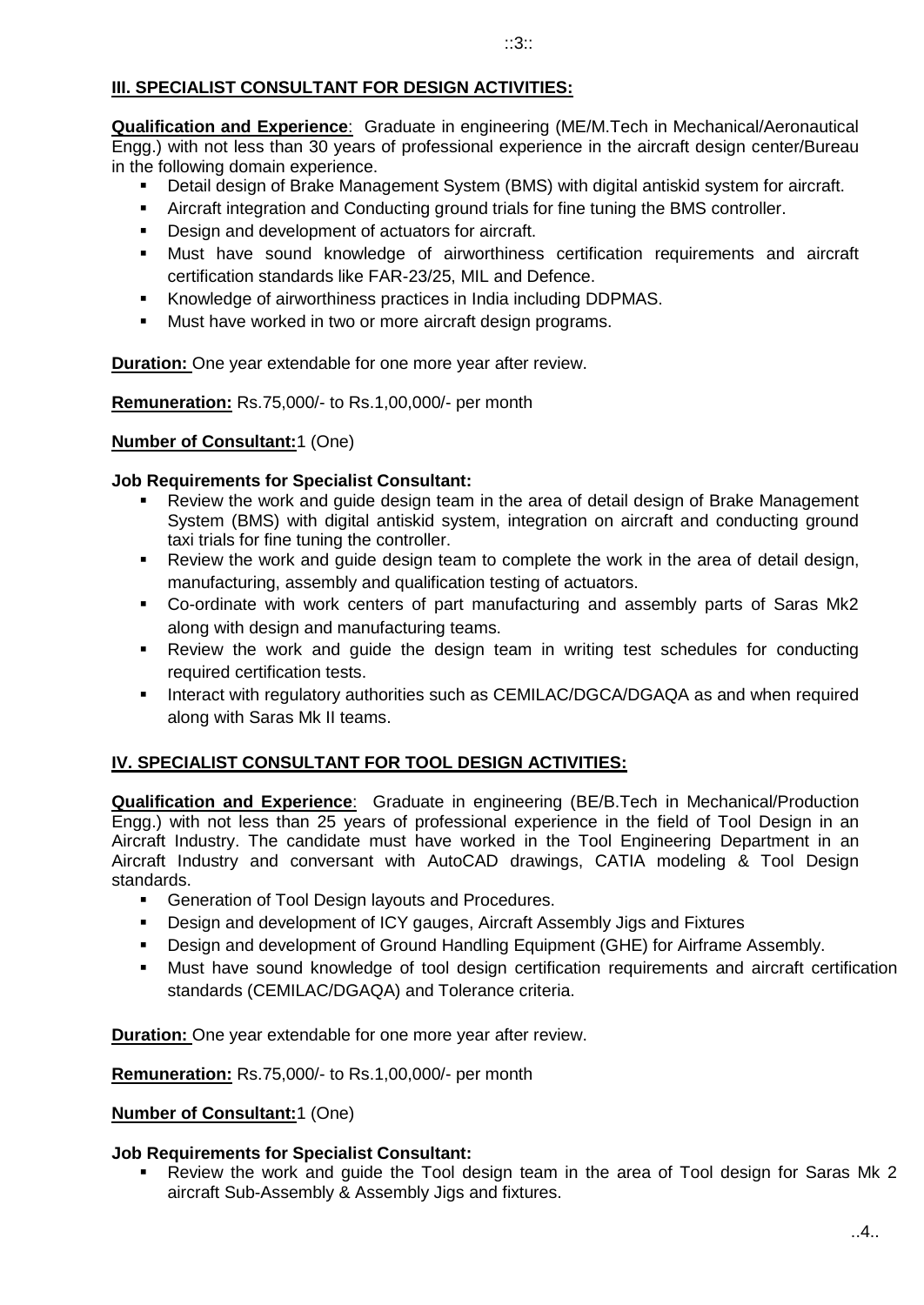- Review the work and guide Tool design team to complete the work in the area of Tool Design, CAD Modelling, Detail Drawing, Inspection, Jig Setting, Manufacturing, Assembly and certification of Jigs and Fixtures.
- Co-ordinate with work centers/vendors for Tool design, Jig setting & Certification, Manufacturing and Assembly of components for Saras Mk2 along with design and manufacturing groups.
- Review the work and guide the Tool design team in preparing Assembly sequence procedures required for Manufacturing, Jig setting, Assembly and Integration of components and Certification.
- **Interact with regulatory authorites such as CEMILAC/DGAQA as and when required along with** Saras Mk2 groups.
- Co-ordination with design groups within the organisation for design clarification, snag clearance, detail drawing check, Inspection and Acceptance of tools.

## **GENERAL CONDITIONS:**

- 1. The Consultant position is open only to Indian Nationals/Overseas citizens of India.
- 2. The engagement will be in the CSIR National Aerospace Laboratories (NAL), Bengaluru, under the Council of Scientific & Industrial Research (CSIR) which is an Autonomous Body under Ministry of Science & Technology, Govt. of India.
- 3. The engagement is for temporary duration of One year extendable for one more year after review.
- 4. Age should not be more than **64 years**, will be reckoned as on last date for receipt of applications.
- 5. Relaxation: The qualifications, age and experience can be relaxed in the case of exceptionally meritorious candidates with the approval of DG, CSIR/Competent Authority.
- 6. The period of experience in a discipline/area of work, where prescribed, shall be counted with effect from the date of acquiring the prescribed minimum educational qualifications for the post.
- 7. As the Screening/Shortlisting of applications will be done on the basis of information furnished through the Offline application form by the applicants, it is necessary that only accurate, full and correct information is furnished by the applicants. Furnishing of wrong/false information will be a disqualification and CSIR-NAL will **NOT** be responsible for any of the consequences of furnishing such wrong/false information.
- 8. The decision of CSIR-NAL in all matters relating to eligibility, acceptance or rejection of applications, mode of selection will be final and no enquiry or correspondence will be entertained in this connection from any individual or agency on behalf of the candidate.
- 9. Canvassing in any form and/or bringing in any influence political or otherwise will be treated as a disqualification for the post.
- 10. In the event of engagement of the Consultant, the Consultant has to execute an agreement in the format on Non-judicial stamp paper.
- 11. Eligible candidates may download the application form given below **(given at the end of full advertisement**). Application form duly filled in together with recent passport size photograph, copies of matriculation / Degree and above, Experience and certificate with reference to nature of work carried out etc., should be sent in a sealed cover superscribing **"Application for the post of ………………………………………….** Advt. No. 2/2022 **ON OR BEFORE 11.03.2022** addressed to:

 **The Sr. Controller of Administration National Aerospace Laboratories P.B.No.1779, HAL Airport Road Kodihalli, Bengaluru – 560 017 (Karnataka).** 

#### **INTERIM ENQUIRIES WILL NOT BE ENTERTAINED**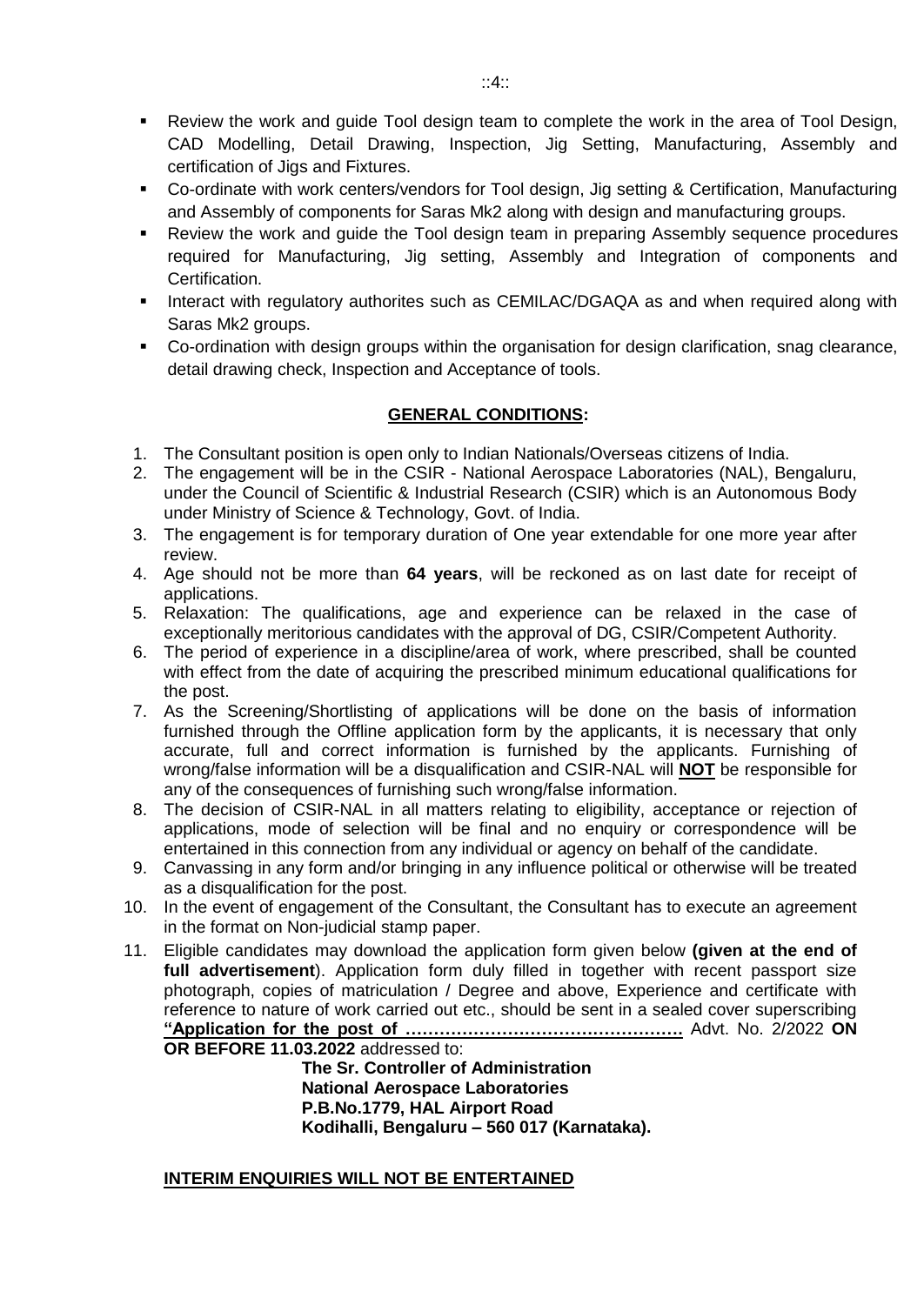

# **(Council of Scientific and Industrial Research) NATIONAL AEROSPACE LABORATORIES BENGALURU – 560 017**

Affix a signed copy of your recent passport size photograph

# **APPLICATION FORM**

**IMPORTANT**: This application form duly completed in the candidate's own handwriting or neatly typed must reach THE SR. CONTROLLER OF<br>ADMINISTRATION, NATIONAL AEROSPACE LABORATORIES, ADMINISTRATION, NATIONAL AEROSPACE LABORATORIES, P.B.No.1779, AIRPORT ROAD, KODIHALLI, BENGALURU - 560017 on or before 11.03.2022

1. Advertisement No. : **2/2022**

2. Post : **SPECIALIST CONSULTANT FOR ………………………**

| 3. Name of the candidate<br>(in Block Letters)              |                |          |
|-------------------------------------------------------------|----------------|----------|
| 4. Sex (Male / Female)                                      |                |          |
| 5. Father's Name                                            |                |          |
| 6. Nationality (mention by<br>birth / domicile)             |                |          |
| 7. Present Postal Address<br>(for communication<br>purpose) |                |          |
|                                                             |                | Pin Code |
|                                                             |                |          |
| 8. Permanent Address                                        |                |          |
|                                                             |                | Pin Code |
|                                                             | Tel/Mobile No. |          |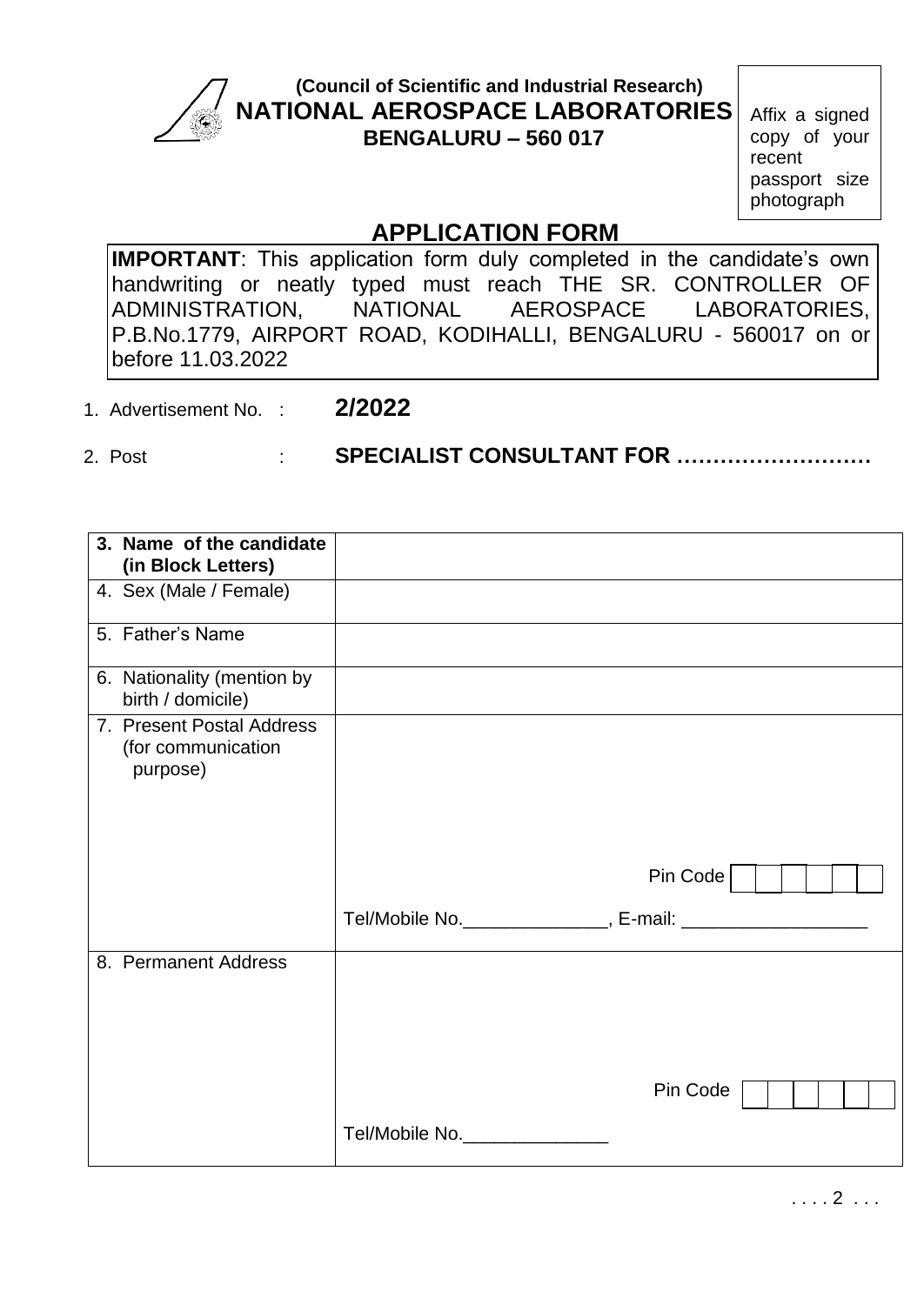| 09. Date of Birth<br>10. Age<br>application) | (As per Matriculation /<br><b>SSLC</b> certificate)<br>(As on the closing date of                                               |                                         | <b>DAY</b><br><b>YEARS</b> | <b>MONTH</b><br><b>MONTH</b> | <b>YEAR</b><br><b>DAYS</b> |                              |                             |
|----------------------------------------------|---------------------------------------------------------------------------------------------------------------------------------|-----------------------------------------|----------------------------|------------------------------|----------------------------|------------------------------|-----------------------------|
|                                              | 11. Educational/Professional Qualification etc, commencing from SSC/10 <sup>th</sup> Std onwards<br>(Enclose documentary proof) |                                         |                            |                              |                            |                              |                             |
| Examination<br>Passed                        | Year of<br>passing                                                                                                              | Marks obtained / percentage of<br>marks |                            | Class /                      | <b>Duration</b><br>of      | Board /                      |                             |
|                                              |                                                                                                                                 | Max<br><b>Marks</b>                     | <b>Marks</b><br>obtained   | Aggregate<br>%age            | Grade<br>obtained          | Degree/<br>Diploma<br>Course | University /<br>Institution |
|                                              |                                                                                                                                 |                                         |                            |                              |                            |                              |                             |
|                                              |                                                                                                                                 |                                         |                            |                              |                            |                              |                             |
|                                              |                                                                                                                                 |                                         |                            |                              |                            |                              |                             |
|                                              |                                                                                                                                 |                                         |                            |                              |                            |                              |                             |
| 12. Experience:                              |                                                                                                                                 |                                         |                            |                              |                            |                              |                             |
| Period<br>Place<br>To<br>From                |                                                                                                                                 |                                         | Name of Organisation* &    |                              | Designation/<br>Post Held  | Gross<br>Pay                 | Permanent/                  |
|                                              |                                                                                                                                 |                                         |                            |                              |                            | Drawn<br>Rs.                 | Temp. Post                  |
|                                              |                                                                                                                                 |                                         |                            |                              |                            |                              |                             |
|                                              |                                                                                                                                 |                                         |                            |                              |                            |                              |                             |
|                                              |                                                                                                                                 |                                         |                            |                              |                            |                              |                             |
|                                              |                                                                                                                                 |                                         |                            |                              |                            |                              |                             |
|                                              |                                                                                                                                 |                                         |                            |                              |                            |                              |                             |

**Note : \*** Please indicate whether the served Organisation belongs to Govt./ PSU or Pvt**.** Also enclose copies of certificates/testimonials etc in support of proof of experience.

13. Any other details :